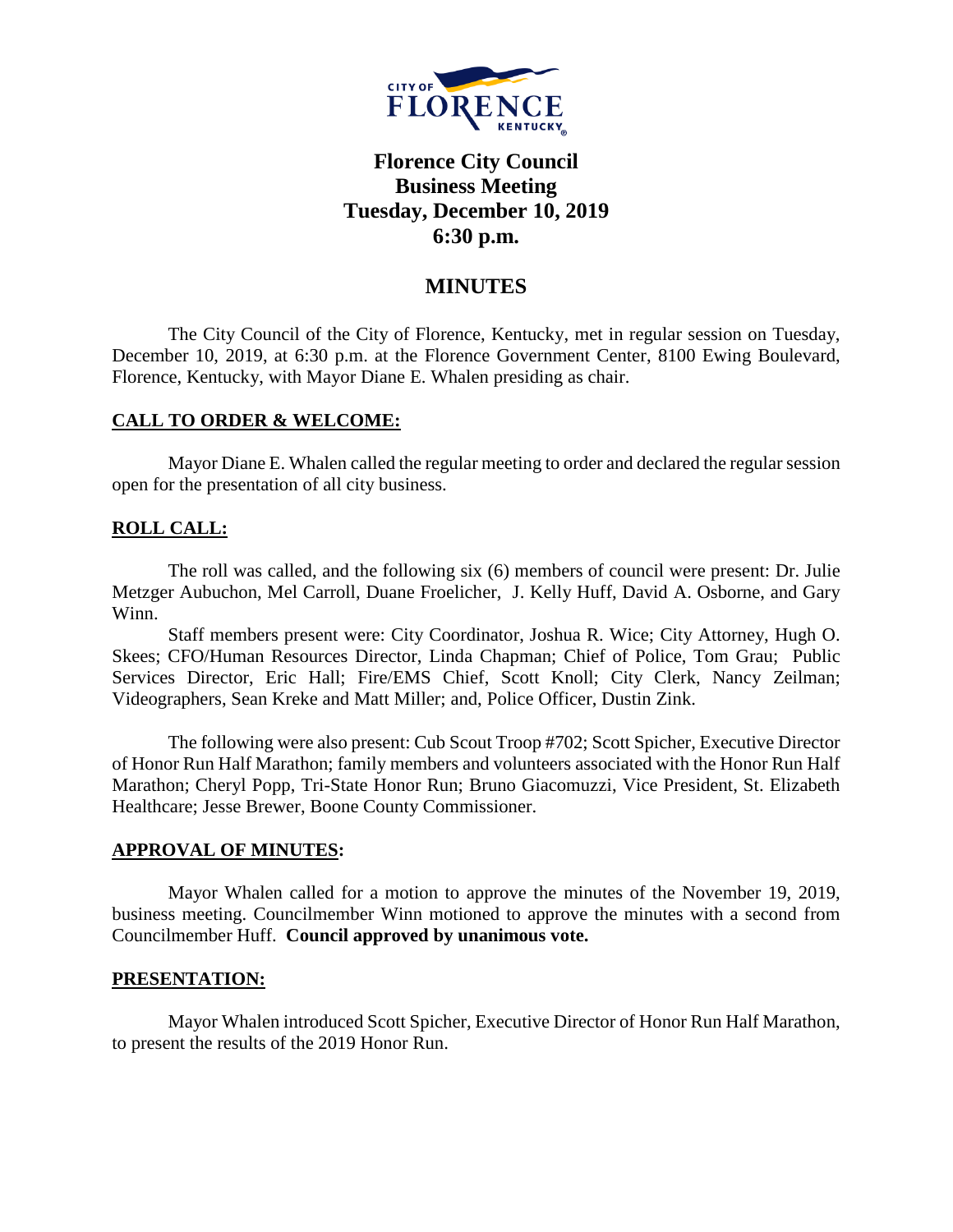Florence City Council Minutes: Tuesday, December 10, 2019

Mr. Spicher reported that 2019 is the sixth year for the Honor Run and the donations to Honor Flight Tri-State has now exceeded \$231,000.00. This amount will help pay for 434 local Veterans to fly to Washington D.C. to visit the memorials.

Mr. Spicher then invited Cheryl Popp, Executive Director of Tri-State Honor Flight, and Bruno Giacomuzzi, Vice President, St. Elizabeth Healthcare to the podium and presented this year's donation in the amount of \$50,000.00. This amount will send 87 local veterans on the annual trip to Washington, D.C.

### **MUNICIPAL ORDER MO-16-19:**

A Municipal Order approving the reappointment of Gary Winn to the Board of Directors of the Ohio, Kentucky, and Indiana Regional Council of Governments (OKI).

Mayor Whalen called for a motion to approve Municipal Order MO-16-19. Councilmember Huff motioned to approve, with a second from Councilmember Aubuchon. **Council approved by unanimous vote.**

#### **FIRST READING OF ORDINANCE O-21-19:**

An Ordinance to update the traffic regulations of the City by amending Ordinance No. O-20-11 relating to parking prohibitions, stop signs, speed regulations, truck traffic prohibitions, left turn prohibitions, one-way streets, and right turn only streets.

Mayor Whalen called for a motion to approve the first reading of Ordinance O-21-19. Councilmember Winn motioned to approve, with a second from Councilmember Froelicher. **Council approved by unanimous vote.**

#### **FIRST READING OF ORDINANCE O-22-19:**

An Ordinance amending the budget for the 2019-2020 Fiscal Year of the City (Amendment #1).

Mayor Whalen called for a motion to approve the first reading of Ordinance O-22-19. Councilmember Huff motioned to approve, with a second from Councilmember Aubuchon. **Council approved by unanimous vote.**

### **FIRST READING OF ORDINANCE O-23-19:**

An Ordinance relating to personnel; amending Ordinance No. O-12-19 relating to personnel policies, job descriptions, authorized positions, and the pay plan.

Mayor Whalen called for a motion to approve the first reading of Ordinance O-23-19. Councilmember Huff motioned to approve, with a second from Councilmember Winn. **Council approved by unanimous vote.**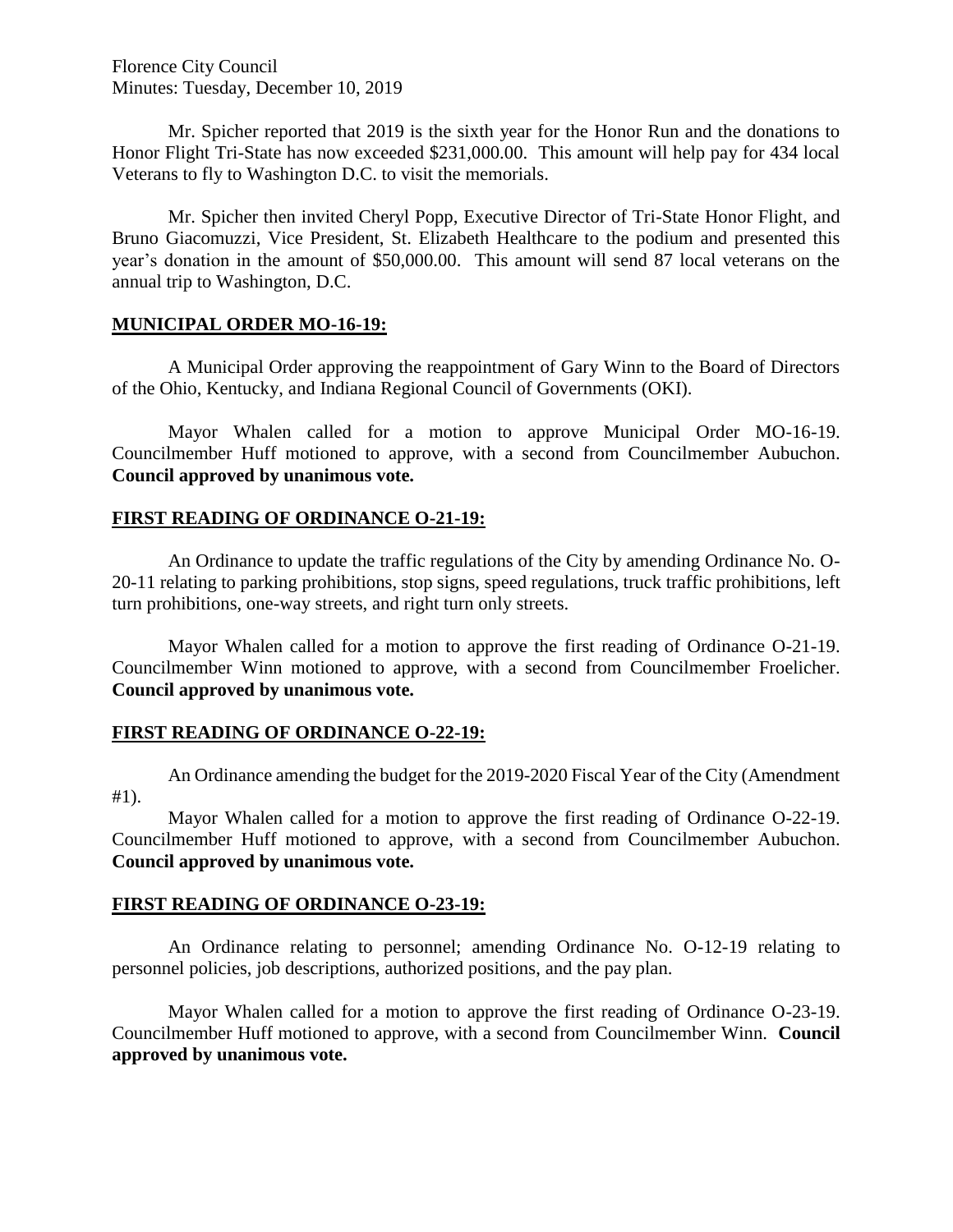# **MAYOR'S REPORT:**

- Mayor Whalen thanked everyone for their condolences on the passing of Lt. Phil Bender on Saturday, December 7, 2019. Services are scheduled on Friday, December 13, 2019.
- The City of Florence leaf collection will continue through December 31, 2019. A list of street pick up dates can be found on the City of Florence website at [www.florence-ky.gov.](http://www.florence-ky.gov/)
- The Florence Aquatic Center Membership can be purchased at a 15% discount through April 30, 2020. More information is available at www.florence-ky.gov.
- The City of Florence is partnering with Be Concerned's United Ministries to collect nonperishable food donations for Christmas. A donation barrel will be available in the Florence Government Center lobby until December 13, 2019.
- Christmas with Cops will hold a fundraising auction on December 12, 2019, 7:00 p.m. 10:00 p.m. at the Brickhouse Pub & Grill, 7718 U.S. 42, Florence, Kentucky.
- The Florence Government Center will be closed on December 24 and December 25, 2019 and will resume normal business hours on Thursday, December 26 at 8:30 a.m.

# **RECOGNITION:**

Mayor Whalen asked if any of the following desired recognition:

City Coordinator, Joshua R. Wice

Mr. Wice did not desire recognition.

Department Heads:

Fire/EMS Chief, Scott Knoll:

o Chief Knoll announced that the Fire/EMS Department was at Big Lot's collecting toys for Be Concerned's United Ministries on Saturday, December 7, 2019. They collected 176 gifts for donation to this organization.

Chief of Police, Tom Grau:

Chief Grau did not desire recognition.

Public Services Director, Eric Hall